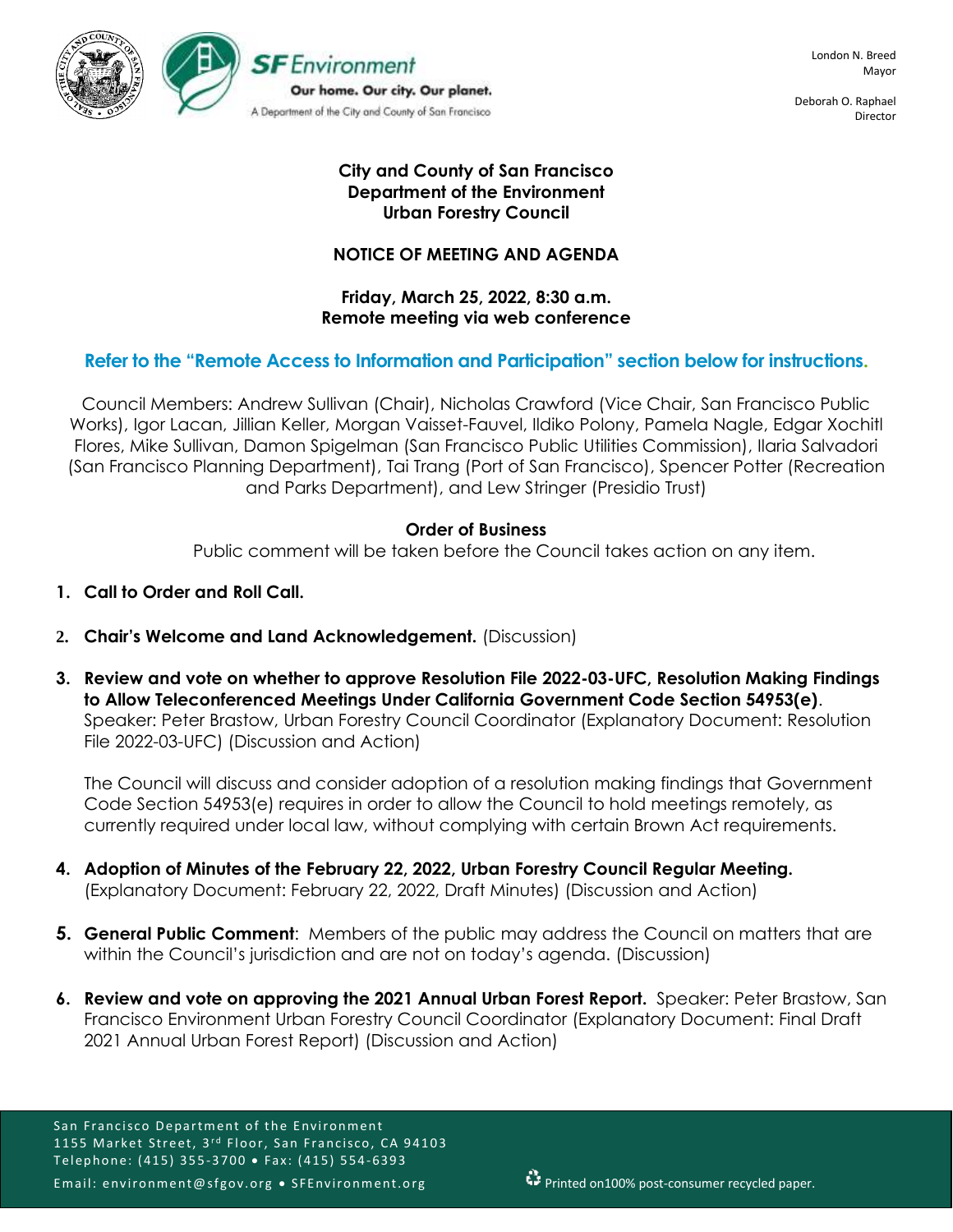- **7. Discuss and vote on the strategic priorities of the Urban Forestry Council.** (Discussion and Possible Action) The Council may make a motion regarding setting future priorities for the Council based on items (a) and (b).
	- a. **Discussion of the goals of the 2019 Urban Forestry Council Strategic Plan.** Speaker: Andrew Sullivan, Council Chair**.** (Explanatory Documents: 2019 UFC Strategic Plan; Strategic Plan priorities matrix updated 2022)
	- b. **Discussion of the Urban Forestry and related actions in the 2021 San Francisco Climate Action Plan.** Speaker: Peter Brastow, Urban Forestry Council Coordinator**.** (Explanatory Documents: 2021 Climate Action Plan)
- **8. Committee Reports:** (Discussion)

Planning & Funding Committee. Igor Lacan, Committee Chair. The Chair will summarize agenda items from the previous Committee meeting. **Landmark Tree Ad Hoc Committee.** Mike Sullivan, Committee Chair. The Chair will summarize agenda items from the previous Committee meeting.

- **9. Staff Report on recent work performed by the Urban Forestry Program on behalf of the Urban Forestry Council.** Peter Brastow, Urban Forestry Coordinator, San Francisco Department of the Environment (Discussion)
- **10. Urban Forestry Council Member Announcements**. (Discussion)
- **11. New Business/Future Agenda Items.** (Discussion and Possible Action) Council members can introduce new agenda items for future consideration by the Council.
- **12. Adjournment.**

**The next meeting of the Urban Forestry Council is scheduled for Tuesday, May 27, 2022, at 8:30 a.m. Find out about upcoming deadlines, public hearings, and meetings. Search the SFEnvironronment.org website archived minutes and agenda.**

# **Remote Access to Information and Participation**

This meeting will be held remotely using video conferencing, through the WebEx Meetings platform, and by telephone for members of the public who are unable to attend using computers or smart devices.

# **Attending the Meeting: Watch or Listen**

Members of the public have the following options for attending the meeting:

Option 1: Watch the meeting using a computer or smart device by clicking on the following link:

## **<https://ccsf.webex.com/ccsf/onstage/g.php?MTID=eecc10241b6c9bf355a325ef5523255fc>**

- If you are able to and would like to watch via your computer, please follow these instructions: i) Click on the link above; ii) Enter your first name, last name, and email address if desired; iii) Click "Join by Browser" (directly beneath the "Join Now" button);
- If you are able to watch via your smart mobile device: i) Download the Webex Meetings application; ii) Click on the link above; iii) Click "Join"; iv) Enter your name and email; v) Click "Ready to Join".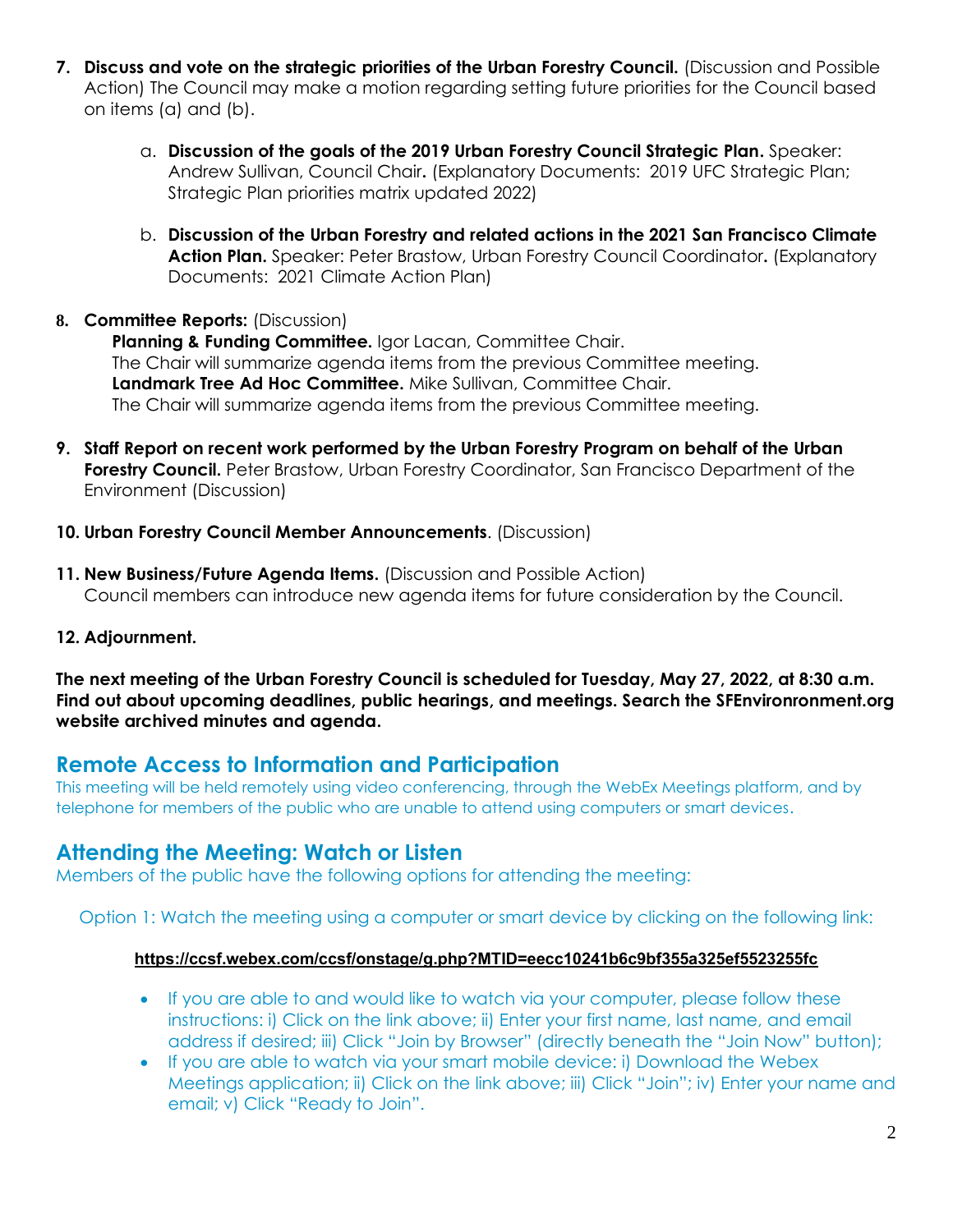Option 2: Join the meeting by phone if you do not have access to a computer or smart device. Dial: **415-655-0001** and then enter the Access Code: **2482 223 8233**

# **Participating During Public Comment**

Members of the public will have opportunities to participate during public comment. The public is asked to wait for the particular agenda item before making a comment on that item. Comments will be addressed in the order they are received. When the moderator announces that the Committee is taking public comment, members of the public can:

> Participate over the phone by pressing \*3 (this step is very important, as it will activate the "Raise Hand" icon in the Participant window).

Depending on the number of people also in line ahead of you, you may have to wait before it is your opportunity to speak. When it is your turn, you will be notified that your line has been unmuted, and it will be your opportunity to speak. Your line will be muted again when your allotted time expires.

Copies of explanatory documents are available, 1) on the Urban Forestry Council webpage [https://sfenvironment.org/about/taskforce/urban-forestry-council;](https://sfenvironment.org/about/taskforce/urban-forestry-council) or (2) upon request to the Urban Forestry Coordinator, at telephone number 415-355-3733, or via e-mail at peter.brastow@sfgov.org.

#### **Important Information**

The ringing of and use of cell phones, pagers and similar sound-producing electronic devices are prohibited at this meeting. Please be advised that the Chair may order the removal from the meeting room of any person(s) responsible for the ringing or use of a cell phone, pager, or other similar sound-producing electronic devices.

#### **Public Comment**

At this time, members of the public may address the Committee on items of interest that are within the subject matter jurisdiction of the Committee but are not on today's agenda, including to request items they may wish to be on a future agenda. Public comment will be taken following each agendized item. Each member of the public may address the Committee for up to three minutes, unless otherwise announced by the Chair. If it is demonstrated that the comments by the public will exceed 15 minutes, the Chair may continue Public Comment to another time during the meeting.

NOTE: Persons unable to attend the meeting may submit to the Committee, by the time the proceedings begin, written comments regarding the agenda items above. These comments will be made a part of the official public record and shall be brought to the attention of Committee Members. Any written comments should be sent to: Commission Affairs Manager, Department of the Environment, peter.brastow@sfgov.org, by 5:00 p.m. on the day prior to the hearing. Written public comment received by the Council will be posted as an attachment to the minutes.

The Brown Act forbids the Committee from taking any action or discussing any item or issue not appearing on the posted agenda. This rule applies to issues raised in public comment as well. In response to public comment, not on an agendized item, the Committee is limited to:

- 1. Briefly responding to statements made or questions posed by members of the public, or
- 2. Request staff to report back on a matter at a subsequent meeting, or

3. Directing staff to place the item or issue on a future agenda (Government Code Section 54954.2(a).)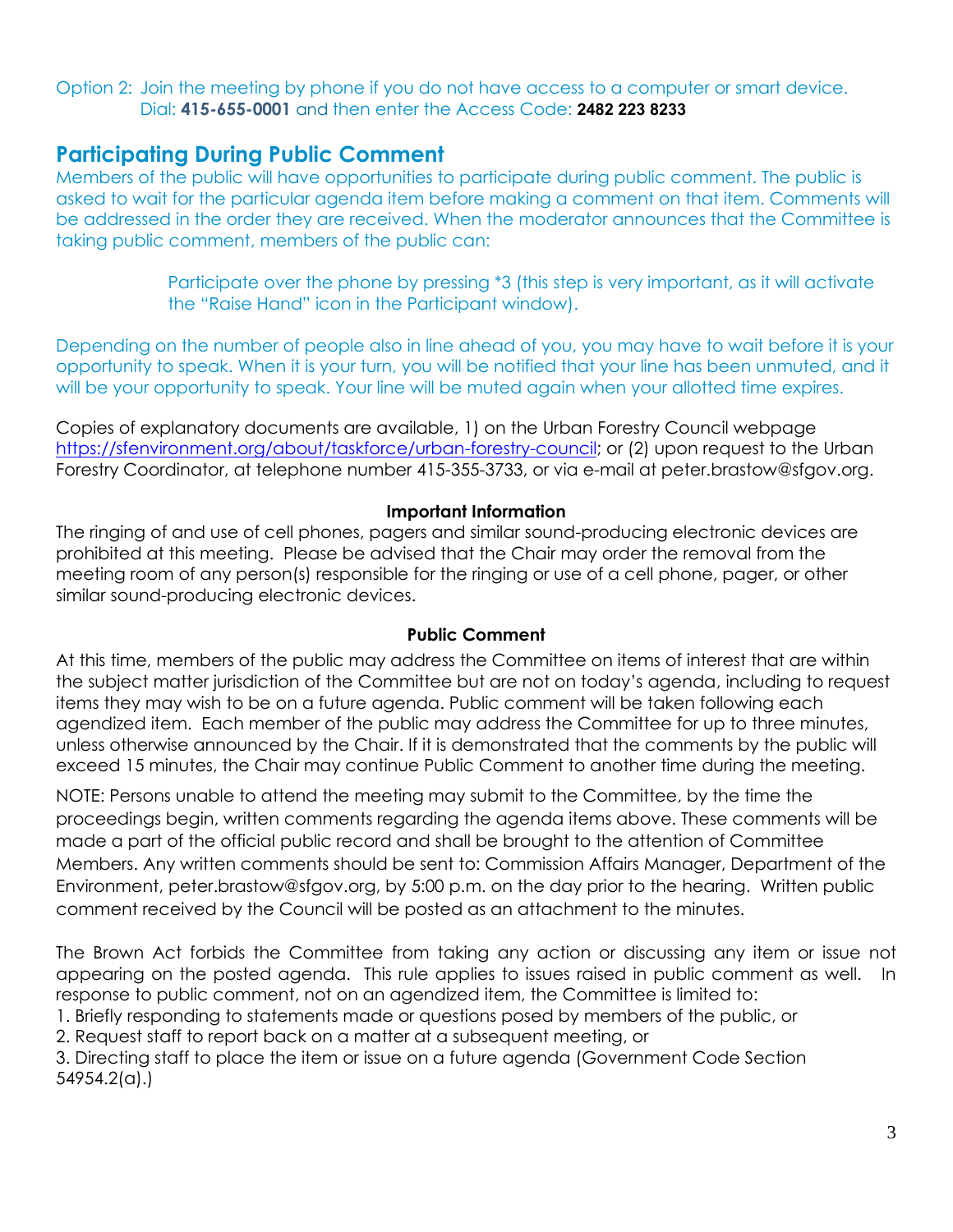## **Disability Access**

The Urban Forestry Council meetings will be held virtually. The Committee meeting rooms are closed.

The following services are available on request 48 hours prior to the meeting; except for Monday meetings, for which the deadline shall be 4:00 p.m. of the last business day of the preceding week: For American sign language interpreters or the use of a reader during a meeting, a sound enhancement system, and/or alternative formats of the agenda and minutes, please contact the Department of Environment at (415) 355-3733 or peter.brastow@sfgov.org to arrange for the accommodation. Late requests will be honored, if possible.

In order to assist the City's efforts to accommodate persons with severe allergies, environmental illnesses, multiple chemical sensitivity or related disabilities, attendees at public meetings are reminded that other attendees may be sensitive to various chemical-based products. Please help the City accommodate these individuals. Individuals with chemical sensitivity or related disabilities should call the Mayor's Office on Disability at (415) 554-6789 or (415) 554-6799 (TTY) for additional information.

#### **Language Access**

Per the Language Access Ordinance (Chapter 91 of the San Francisco Administrative Code), Chinese, Spanish and or Filipino (Tagalog) interpreters will be available upon requests. Meeting Minutes may be translated, if requested, after they have been adopted by the Commission. Assistance in additional languages may be honored whenever possible. To request assistance with these services please contact the Commission Affairs Manager at 415-355-3700 or peter.brastow@sfgov.org, at least 48 hours in advance of the hearing. Late requests will be honored if possible.

### **語言服務**

根據語言服務條例(三藩市行政法典第91章),中文、西班牙語和/或菲律賓語(泰加洛語)傳譯人員在收到要求後將會提供 傳譯服務。翻譯版本的會議記錄可在委員會通過後透過要求而提供。其他語言協助在可能的情況下也將可提供。上述的要求 ,請於會議前最少48小時致電 415-355-3709或電郵至 peter.brastow@sfgov.org 向委員會秘書提出。逾期提出的請求 ,若可能的話,亦會被考慮接納。

### **Acceso A Idioma**

De acuerdo con la Ordenanza de Acceso a Idiomas "Language Access Ordinance" (Capítulo 91 del Código Administrativo de San Francisco "Chapter 91 of the San Francisco Administrative Code") intérpretes de chino, español y/o filipino (tagalo) estarán disponibles de ser requeridos. Las minutas podrán ser traducidas, de ser requeridas, luego de ser aprobadas por la Comisión. La asistencia en idiomas adicionales se tomará en cuenta siempre que sea posible. Para solicitar asistencia con estos servicios favor comunicarse con el Secretario de la Comisión al 415-355-3733, o peter.brastow@sfgov.org por lo menos 48 horas antes de la reunión. Las solicitudes tardías serán consideradas de ser posible.

#### **Access Sa Wika**

Ayon sa Language Access Ordinance (Chapter 91 ng San Francisco Administrative Code), maaaring magrequest ng mga tagapagsalin sa wikang Tsino, Espanyol, at/o Filipino (Tagalog). Kapag hiniling, ang mga kaganapan ng miting ay maaring isalin sa ibang wika matapos ito ay aprobahan ng komisyon. Maari din magkaroon ng tulong sa ibang wika. Sa mga ganitong uri ng kahilingan, mangyaring tumawag sa Clerk ng Commission sa 415-355-3733, o peter.brastow@sfgov.org sa hindi bababa sa 48 oras bago mag miting. Kung maari, ang mga late na hiling ay posibleng pagbibigyan.

> **Know Your Rights Under the Sunshine Ordinance (Chapter 67 of the San Francisco Administrative Code)**